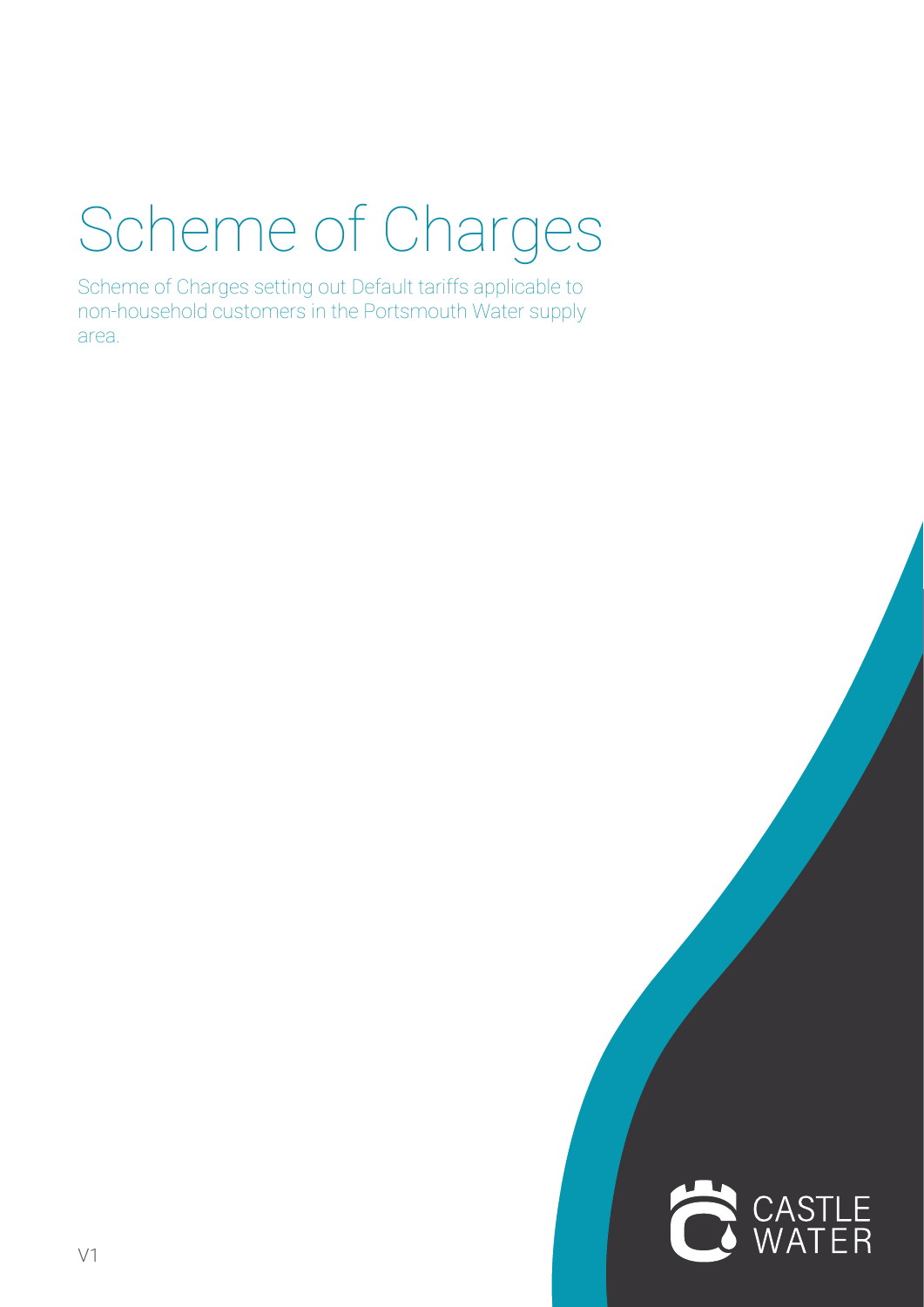

# Scheme of charges

Scheme of Charges setting out Default tariffs applicable to non-household customers in the Portsmouth Water supply area.

# 1. Introduction

This Scheme of Charges sets out the Default Charges applicable to Non-Household water customers in the Portsmouth Water area from 1 April 2020. This Scheme of Charges is published by Castle Water Limited pursuant to the transfer of the rights and responsibilities of Portsmouth Water to provide retail services to Non-Household Customers to Castle Water as of 1 April 2017, as approved by the Secretary of State for the Environment, Food & Rural Affairs on 6 December 2016. Castle Water is licensed by Ofwat as a retailer of water and sewerage services in England. Portsmouth Water's powers to charge for water supplies are contained in the Water Industry Acts. Charges are set in accordance with revenue control limits determined by Ofwat. Wholesale charges are published on Portsmouth Water's website annually, normally in January each year. Tariffs will take effect on 1st of July each year.

# 2. Schedule of Default tariffs and general charges

# 2.1 Primary non-household tariffs

| Unmetered water supplies          | 1 July 2019 to 30 June<br>2020 | 1 July 2020 to 30 June<br>2021 |
|-----------------------------------|--------------------------------|--------------------------------|
| Standing charge                   | £25.10                         | E30.32                         |
| Rateable value charge (pence/£rv) | £41.61                         | £56.40                         |
| Licence charge                    | £116.85                        | £111.68                        |
| Minimum charge                    | £81.27                         | £79.98                         |

| Metered water supplies                          |                        | 1 July 2019 to 30<br><b>June 2020</b> | 1 July 2020 to 30<br><b>June 2021</b> |
|-------------------------------------------------|------------------------|---------------------------------------|---------------------------------------|
| Less than 500 m3 per<br>year                    | Volume charge £ per m3 | 0.7680                                | 0.7363                                |
| More than 500 m3 and<br>less than 10,000 m3 per | Volume charge £ per m3 | 0.7680                                | 0.7765                                |
| year                                            | Site Fee (£)           | n/a                                   | n/a                                   |
| 10,000 - 50,000 m3 per                          | Volume charge £ per m3 | 0.7430                                | 0.7538                                |
| year                                            | Site Fee (£)           | £229.00                               | £226.80                               |
| More than 50,000 m3 per                         | Volume charge £ per m3 | 0.6290                                | 0.6545                                |
| year                                            | Site Fee (£)           | £6,004.00                             | £5669.40                              |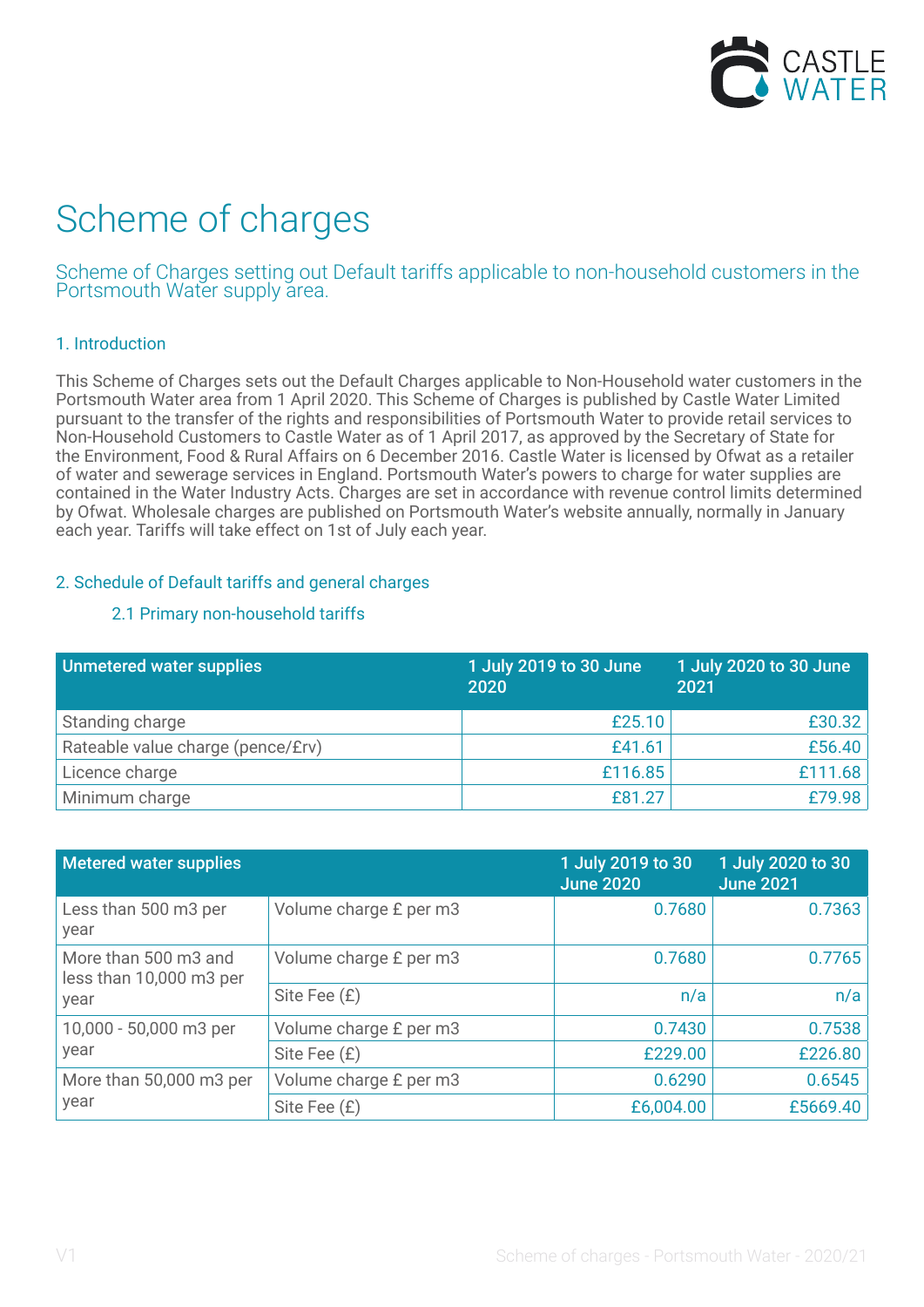

# Less than 10,000 m3 per year

| <b>Metered water supplies</b> | 1 July 2019 to 30 June<br>2020 | 1 July 2020 to 30 June<br>2021 |
|-------------------------------|--------------------------------|--------------------------------|
| Size of meter                 |                                |                                |
| 15mm (0.5 inches)             | £28.63                         | £31.40                         |
| 20mm (0.75 inches)            | £33.00                         | £35.65                         |
| 25mm (1.00 inches)            | £92.55                         | £68.54                         |
| 40mm (1.50 inches)            | £177.51                        | £150.12                        |
| 50mm (2.00 inches)            | £220.25                        | £191.16                        |
| 80mm (3.00 inches)            | £315.78                        | £282.87                        |
| 100mm (4.00 inches)           | £770.48                        | £719.54                        |
| 150mm (6.00 inches)           | £1,691.36                      | £1,603.77                      |
| 200mm (8.00 inches)           | £2,808.10                      | £2,655.33                      |
| 300mm (12.00 inches)          | £6,686.81                      | £6,369.83                      |

10,000 – 50,000 m3 per year

| <b>Metered water supplies</b> | 1 July 2019 to 30 June<br>2020 | 1 July 2020 to 30 June<br>2021 |
|-------------------------------|--------------------------------|--------------------------------|
| Size of meter                 |                                |                                |
| 15mm (0.5 inches)             | £42.81                         | £31.40                         |
| 20mm (0.75 inches)            | £47.18                         | £35.65                         |
| 25mm (1.00 inches)            | £106.73                        | £68.54                         |
| 40mm (1.50 inches)            | £191.69                        | £150.12                        |
| 50mm (2.00 inches)            | £234.43                        | £191.16                        |
| 80mm (3.00 inches)            | £329.96                        | £282.87                        |
| 100mm (4.00 inches)           | £784.66                        | £719.54                        |
| 150mm (6.00 inches)           | £1,705.54                      | £1,603.77                      |
| 200mm (8.00 inches)           | £2,808.10                      | £2,655.33                      |
| 300mm (12.00 inches)          | £6,686.81                      | £6,369.83                      |

*\*VAT applicable to hire charge and consumption which is an industrial supply.*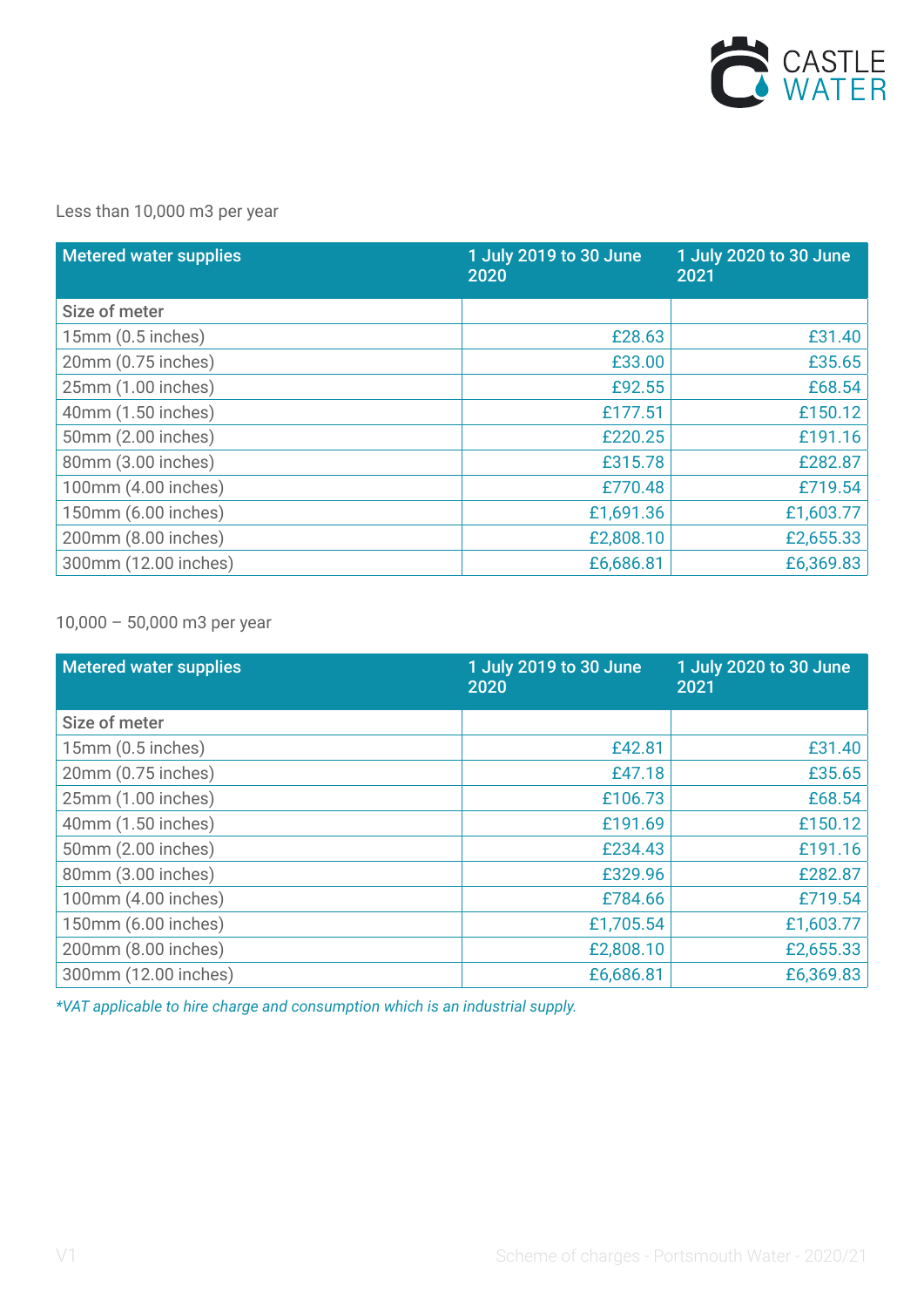

#### More than 50,000 m3 per year

| <b>Metered water supplies</b> | 1 July 2019 to 30 June<br>2020 | 1 July 2020 to 30 June<br>2021 |
|-------------------------------|--------------------------------|--------------------------------|
| Size of meter                 |                                |                                |
| 15mm (0.5 inches)             | £41.05                         | £31.40                         |
| 20mm (0.75 inches)            | £45.30                         | £35.65                         |
| 25mm (1.00 inches)            | £102.90                        | £68.54                         |
| 40mm (1.50 inches)            | £185.05                        | £150.12                        |
| 50mm (2.00 inches)            | £226.37                        | £191.16                        |
| 80mm (3.00 inches)            | £318.72                        | £282.87                        |
| 100mm (4.00 inches)           | £758.37                        | £719.54                        |
| 150mm (6.00 inches)           | £1,648.67                      | £1,603.77                      |
| 200mm (8.00 inches)           | £2,693.16                      | £2,655.33                      |
| 300mm (12.00 inches)          | £6,413.16                      | £6,369.83                      |

## 2.2 Non- Primary Charges (exclusive of VAT)

Castle Water may charge a reasonable administration cost in connection with services provided by Portsmouth Water or procured for customers by Portsmouth Water, where there is no specified retail charge. Charges will be made at the higher rate of 3.5% or an hourly rate of £75.

Castle Water may charge a failed direct debit charge of £43.75 if there is any failure in any direct debit payment (other than as a result of the act or omission of Castle Water).

Castle Water may charge:

- A debt collection charge of £25 in respect of any invoice where Castle Water passes the account to an external debt collection agency for collection activity (other than activity involving visits to the relevant premises);
- A visit charge of £150 in respect of any invoice where Castle Water arrange a visit to the relevant premises for collection and/or disconnection activity through either Castle Water staff or any subcontractor of Castle Water; and
- a recoveries charge of £130 in respect of any overdue invoice where Castle Water has undertaken legal action to recover such sums.

These charges are in addition to:

- charges in connection with disconnection as set out in the Portsmouth Water Wholesale Tariff document; and
- third party costs incurred by Castle Water in connection with debt recovery action including without limitation court fees and the costs of instructing solicitors to pursue outstanding invoices.

Castle Water may charge a meter reading charge of £5 for any meter reads requested by a customer in addition to the minimum number of meter reads required to be undertaken by Castle Water under the market codes. Where the Customer requests a specific appointment for the reading of meters, there will be an additional charge for such appointment of an amount to be notified to the customer by Castle Water.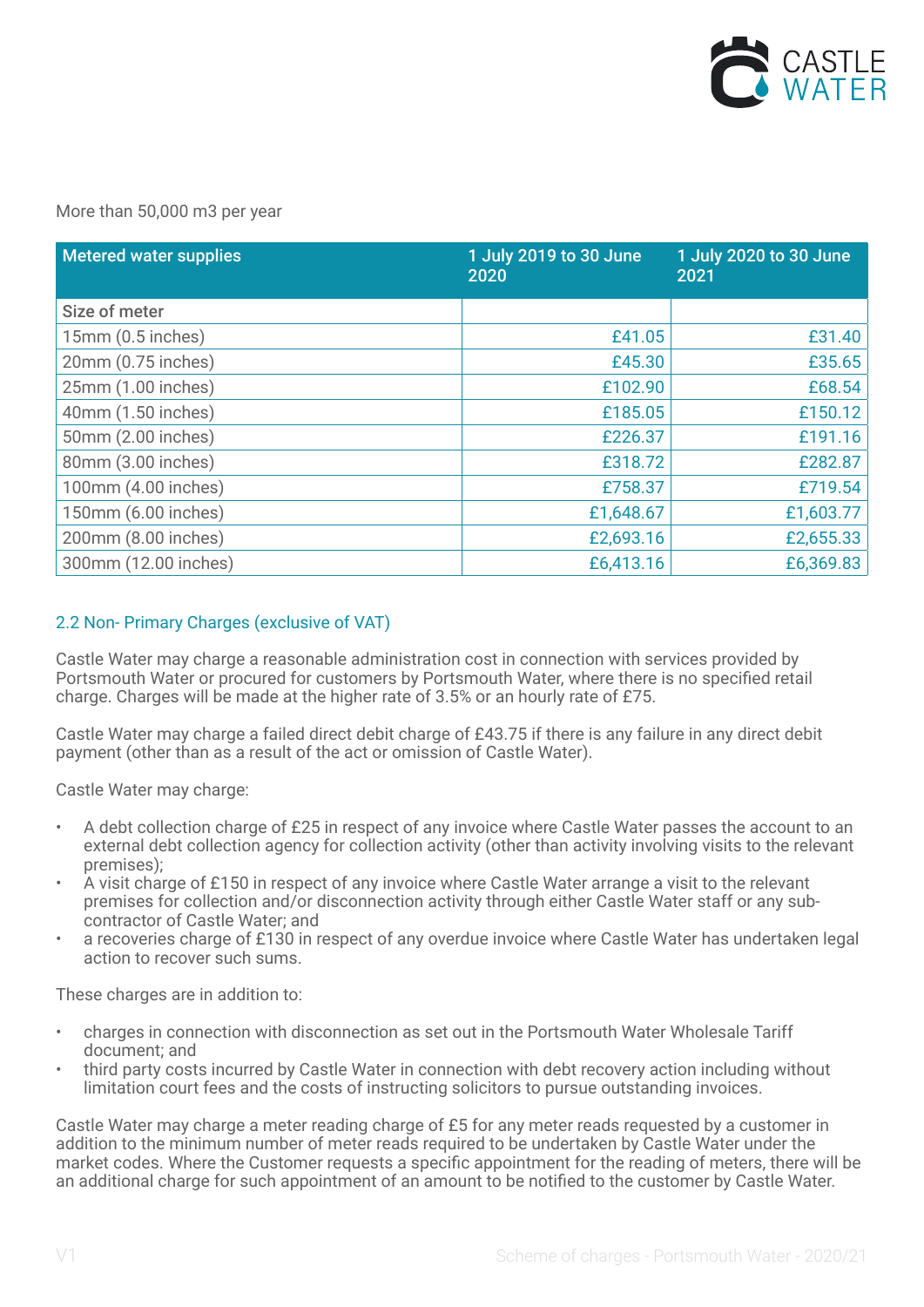

Castle Water may charge an additional invoice charge of £2.50 for each copy invoice issued to a customer by post.

Castle Water may charge a replacement invoice charge of £25 where:

- a customer has switched to another retailer and Castle Water has issued a final invoice based on estimated readings due to the failure of the incoming retailer to provide a meter read for the transfer date within 7 days of the date on which the customer has transferred to a new retailer; and
- the customer subsequently requests a replacement invoice based on an actual meter read on the transfer date rather than the previous estimated read.

| <b>Standposts</b> |                |                                                     |
|-------------------|----------------|-----------------------------------------------------|
| <b>Size</b>       | Weekly charge* | <b>Consumption charge</b>                           |
| 25mm (1.00 inch)  |                | £65.50 Based upon the usage                         |
| 50mm (2.00 inch)  |                | £87.00 of water at the standard<br>columetric rate. |

| Meter installation on an existing service $- B1$ |            |
|--------------------------------------------------|------------|
| <b>External installation survey</b>              | <b>POA</b> |
| Standard meter installation 32mm                 | POA        |
| Standard meter installation 25mm                 | <b>POA</b> |
| Cost of all other installations                  | <b>POA</b> |
| Internal installation survey                     | <b>POA</b> |
| Cost of internal installation                    | POA        |

| Meter accuracy $-$ B3                                                            |            |
|----------------------------------------------------------------------------------|------------|
| Non-household meters up to 50mm (2.00 inches)                                    | £130       |
| Non-household meters greater than 50mm (2.00<br>inches) or external verification | <b>POA</b> |

| Changing meters at licensed retailer request $- B7*$ |      |
|------------------------------------------------------|------|
| Survey                                               | £123 |
| All other actions, upsizing or downsizing            |      |

| Verification of meters $- C1*$ |  |
|--------------------------------|--|
| Verification of meter details  |  |

| Visits by the Wholesaler to the eligible premises $- F3*$ |      |
|-----------------------------------------------------------|------|
| Visits by the Wholesaler to eligible premises not         | £123 |
| covered by other processes                                |      |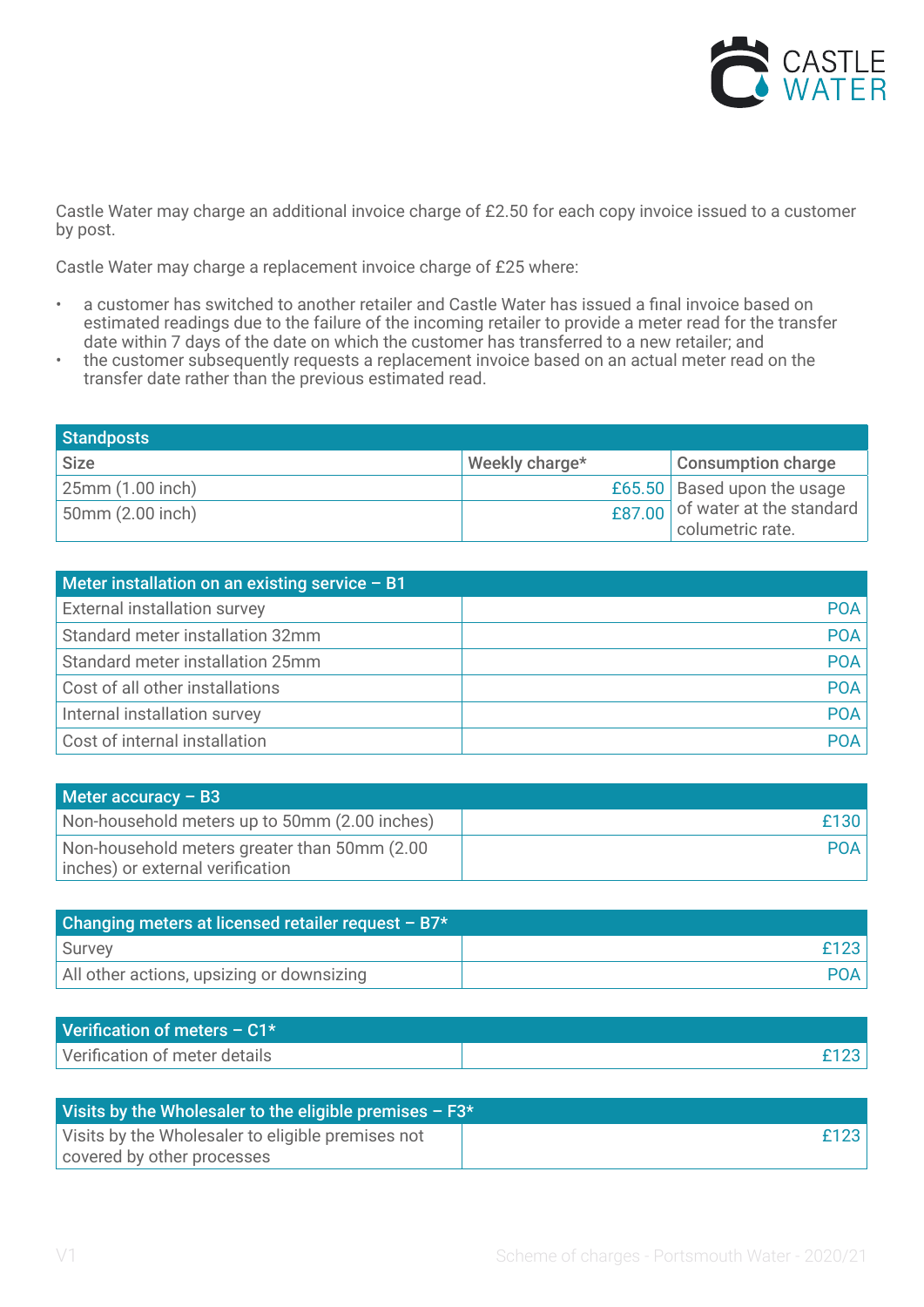

| <b>Disconnections</b>                                                             |            |
|-----------------------------------------------------------------------------------|------------|
| Survey for disconnection                                                          | £93        |
| Standard temporary disconnection for non-payment - I1                             | £176       |
| Standard permanent disconnection for non-payment $-11$                            | <b>POA</b> |
| Non-standard temporary disconnection requested by<br>non-household customer - I5* | <b>POA</b> |
| Non-standard permanent disconnection requested by<br>non-household customer - 15  | <b>POA</b> |
| Gaining entry to eligible premises $-17$                                          | <b>POA</b> |

| <b>Reconnections</b>                                                        |            |
|-----------------------------------------------------------------------------|------------|
| Reconnection requested by the retailer (in normal working<br>hours) – $18*$ | £93        |
| Reconnection requested by retailer (emergency/out of<br>hours) $-18$        | £239       |
| Reconnection performed by Wholesaler (in normal working<br>hours) – $111*$  | £93        |
| Reconnection performed by Wholesaler (emergency/out of<br>hours) $-111$     | £239       |
| All non-standard reconnections                                              | <b>POA</b> |

*\*Charges will be based on the actual time spent doing the requested work.*

# Charging policies

## Basis for calculating Primary Wholesale Charges

The underlying principle used for deriving the Primary Wholesale Tariffs is that the wholesale tariff for each customer segment should be reflective of the average cost of providing wholesale water. For the purposes of tariff setting wholesale activities are defined to cover the activities and overheads associated with water resources and abstraction of water, raw water distribution, water treatment, treated water distribution and scientific services.

Development of the tariffs followed two key steps:

- Identification of the wholesale cost base, separated by functional activity;
- Allocation of those wholesale costs to distinct customer classes/ segments.

To identify the unit cost to serve for each customer segment, cost allocation rules were developed applying variants of the relative output method, which is considered best practice within Fully Distributed Cost (FDC) methodologies.

#### Basis for calculating Primary Wholesale Charges

Services which the wholesaler may charge for are determined in the Wholesale - Retail Code. Charges are established in relation to the average cost of supplying the service.

The activities are listed in our section Open Water Activities and the charges are shown in the tariff section of this document. Where Non-primary charges reflect the cost of labour, an hourly rate is quoted. Charges will be based on the actual time spent doing the requested work.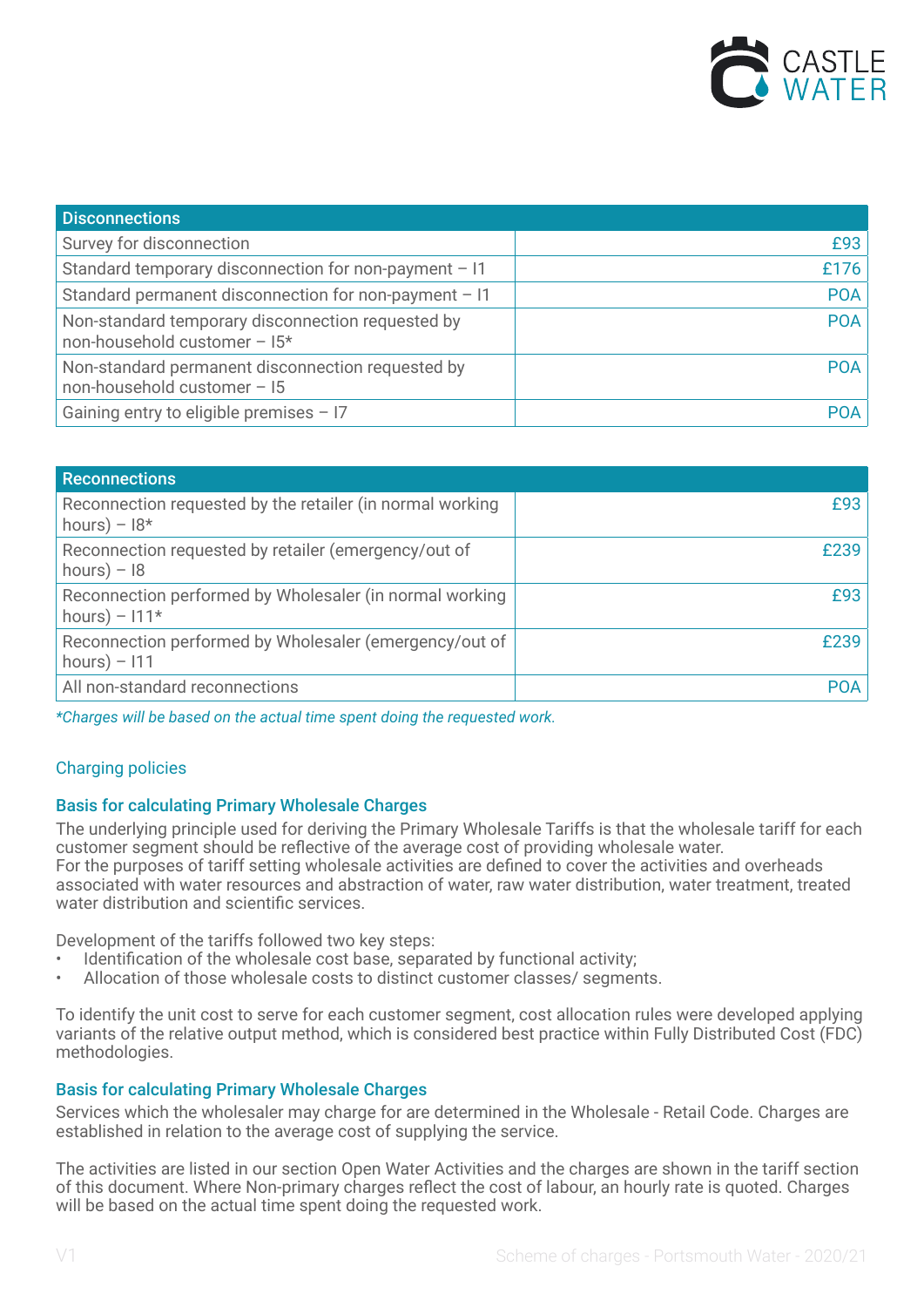

# Value Added Tax

All charges contained in this Charges Scheme are exclusive of Value Added Tax (VAT).

VAT is payable for customers falling within Standard Industrial Classifications (SIC) codes "1-5. The Retailer will inform Portsmouth Water of their Standard Industrial Classification.

All charges for ancillary services the Wholesaler provide will be subject to VAT at the appropriate rate.

#### Measured charges

Where the occupier of a non-household property at which a meter has been installed is liable to pay water charges, measured charges will apply unless there is an agreement between Portsmouth Water and the Retailer of that property to pay a different tariff.

#### Unmeasured charges

Where the occupier of a property is liable to pay water and a meter has not been installed at the property, unmeasured charges, set out in this charges scheme will apply.

Unmeasured charges will continue to apply until such time as either:

- The occupier of the non-household property chooses to have a meter installed. Unmeasured charges will continue to apply and be payable up to the date the meter is installed; or
- Portsmouth Water determines that water is being used, or is to be used, for one or more of the nondomestic purposes which would entitle Portsmouth Water to require the water supply to be metered under Regulations made by the Secretary of State for the Environment.

Again, unmeasured charges will continue to apply and be payable up to the date the meter is installed.

#### Unoccupied properties

Where a Retailer identifies a site that believes is unoccupied but is currently being charged or is occupied but currently not charged, they should advise Portsmouth Water through market transactions.

#### Leakage

The non-household customer is liable for the cost of all water registered on the meter. No allowance is made in respect of leakage from customers' pipework except for mixed use premises.

Non-household customers must discuss this issue with their Retailer, who will progress with Portsmouth Water as appropriate.

#### Water meter installation

Customers receiving an unmeasured water supply may wish to be charged for water supplied to their premises by meter. If their premises are served by a separate service pipe and the plumbing installations comply with Water Regulations, they may elect to have a meter installed, subject to the completion of certain formalities.

Where a shared supply exists, Portsmouth Water can quote to enable a separate supply and meter to be fitted.

The meter will be positioned in Portsmouth Water's preferred location at the property boundary, although consideration may be given to alternative locations provided that provision is made for unrestricted access to read the meter.

A meter, where installed, remains the property of Portsmouth Water. For a non-household premise, the Retailer must pay the cost of installation of the meter and once the water charges have become measured charges, they will remain so irrespective of any change of use of the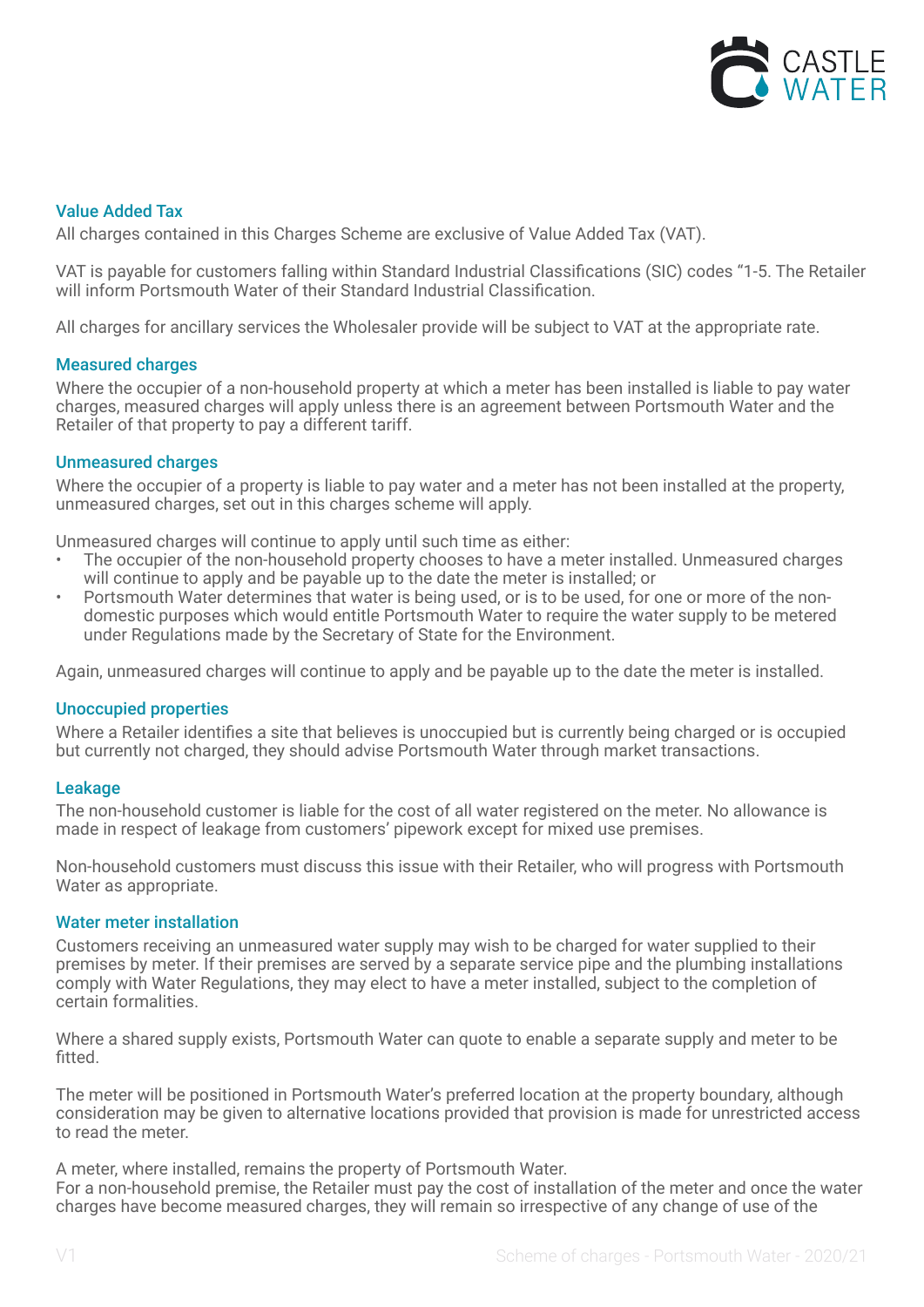

premises or of the purpose for which the water is used. Installation will be carried out in accordance with the Open Water SLA.

#### **Firefighting**

No water charges are levied for water used for firefighting, fire training or firefighting systems such as sprinklers, including the replenishment of storage tanks, hydrants and testing. Portsmouth Water will usually install a separate connection to the water mains for these systems.

Charges for the provision and maintenance of fire hydrants is set out in Portsmouth Water's Non- primary Charges.

#### Guaranteed standards

Castle Water operates the Guaranteed Standards as published by Ofwat.

#### Replacement of lead service pipes

It is not Portsmouth Water's policy to make a contribution towards lead service pipe replacement for nonhousehold properties.

#### Damage to apparatus

Damage is charged back to the third party on a fully rechargeable basis.

#### Water (fittings) regulations inspections

Periodic industrial inspections are carried out free of charge.

#### Site inspections

Planned regulation compliance inspections are free of charge.

#### **Standpipes**

Portsmouth Water will provide stand posts/standpipes as set out in Portsmouth Water Non-primary Charges.

#### Third party logging of meters

In principal Portsmouth Water has no objection to third party logging of its revenue meters as long as the installation is undertaken by Portsmouth Water where the meter seals and index are to be removed.

Portsmouth Water requires the completion of an application form which is available on Portsmouth Water web portal.

#### Accredited Entities

Portsmouth Water will allow Accredited Entities (AE) to undertake work in accordance with the Wholesale - Retail Code Part 3 Operational Terms.

Accredited Entities will have undertaken an assessment of competence and been awarded an accreditation certificate from a Water Industry Regulated Provider.

Confirmation to the requesting licenced Retailer of approval to proceed to carry out the specified work will be provided within the SLA of each of the processes within the Wholesale - Retail Code.